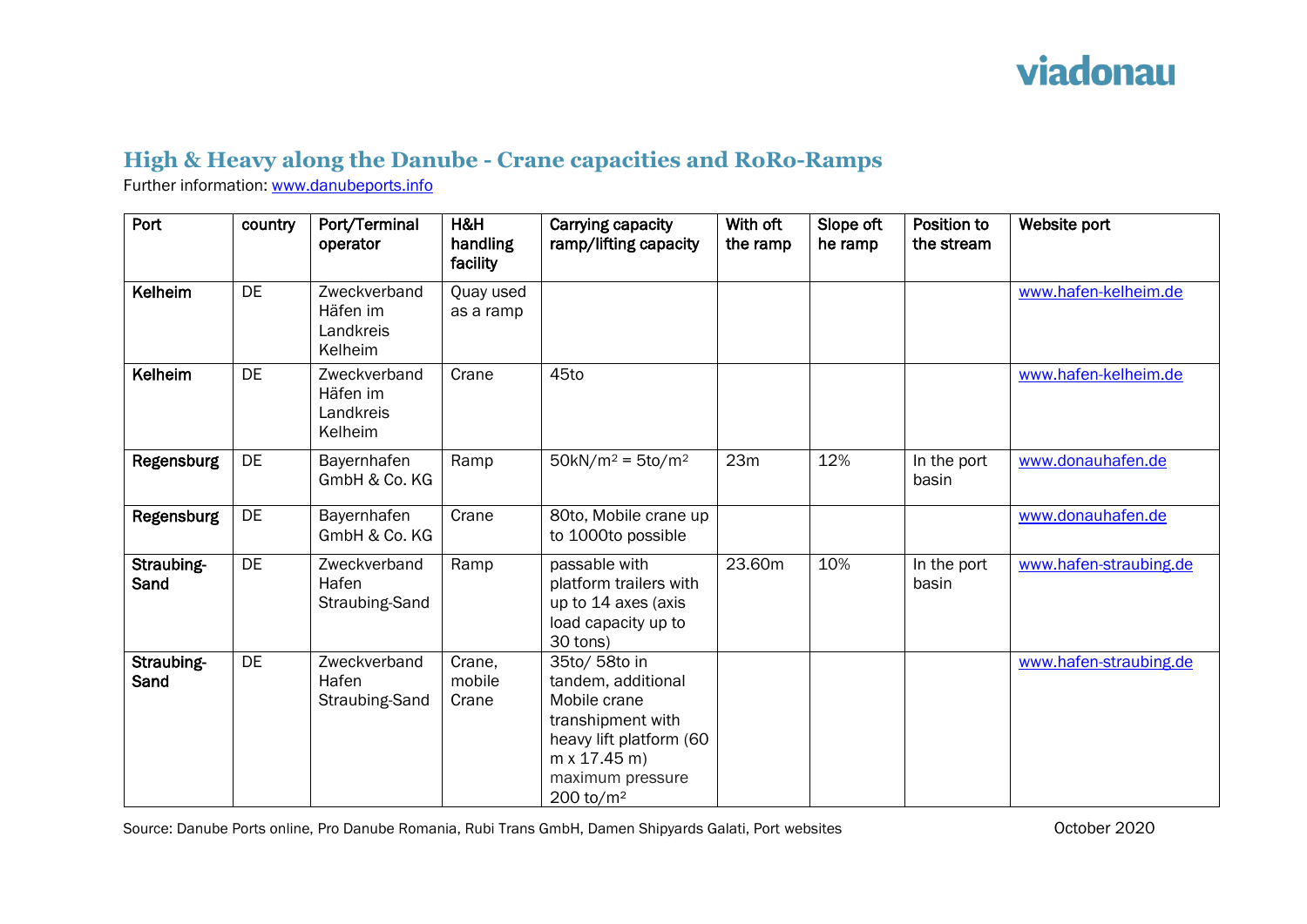## viadonau

| Deggendorf         | DE        | Zweckverband<br>Donau-Hafen<br>Deggendorf                    | Ramp            | $60$ kN/m <sup>2</sup>                                                               | 20 <sub>m</sub>      | 12,50%              | Down-<br>stream      | www.hafen-deggendorf.de                                                                                                  |
|--------------------|-----------|--------------------------------------------------------------|-----------------|--------------------------------------------------------------------------------------|----------------------|---------------------|----------------------|--------------------------------------------------------------------------------------------------------------------------|
| Deggendorf         | DE        | Zweckverband<br>Donau-Hafen<br>Deggendorf                    | Crane           | 35to, Mobile crane up<br>to 500to possible                                           |                      |                     |                      | www.hafen-deggendorf.de                                                                                                  |
| Passau             | DE        | Bayernhafen<br>GmbH & Co. KG                                 | Ramp            | max. load: 25kN/m <sup>2</sup><br>$= 2,5$ to/m <sup>2</sup>                          | 15 <sub>m</sub>      | $8^{\circ} = 14\%$  | Down-<br>stream      | www.bayernhafen-<br>passau.de                                                                                            |
| Passau             | <b>DE</b> | Bayernhafen<br>GmbH & Co. KG                                 | Mobile<br>crane | max. 120.5to, mobile<br>crane up to 1000to<br>possible                               |                      |                     |                      | www.bayernhafen-<br>passau.de                                                                                            |
| Linz<br>Felbermayr | AT        | Felbermayer<br>Transport- und<br>Hebetechnik<br>GmbH & Co.KG | Crane           | 600to in tandem                                                                      |                      |                     |                      | www.felbermayr.cc/untern<br>ehmen/standorte/compa<br>ny-detail/felbermayr-<br>transport-und-<br>hebetechnik-gmbh-co-kg-9 |
| <b>Enns</b>        | AT        | Ennshafen NÖ<br>GmbH                                         | Ramp            | $50$ to/m <sup>2</sup>                                                               | min. 8m,<br>max. 15m | min. 6%<br>max. 12% | In the port<br>basin | www.ennshafen.at                                                                                                         |
| <b>Enns</b>        | AT        | Ennshafen OÖ<br>GmbH                                         | Crane           | 50 to, Mobile crane<br>transhipment up to a<br>quay pressure max.<br>50 kN/m2, crane |                      |                     |                      | www.ennshafen.at                                                                                                         |
| <b>Krems</b>       | AT        | <b>Rhenus Hafen</b><br><b>Krems</b>                          | Crane           | 50to, Mobile crane<br>transhipment up to<br>150 to                                   |                      |                     |                      | www.rhenus-<br>hafenkrems.com                                                                                            |
| <b>Hafen Wien</b>  | AT        | Hafen Wien<br>GmbH                                           | Ramp            | 60to                                                                                 | <b>16m</b>           | 10%                 | In the port<br>basin | www.hafenwien.com                                                                                                        |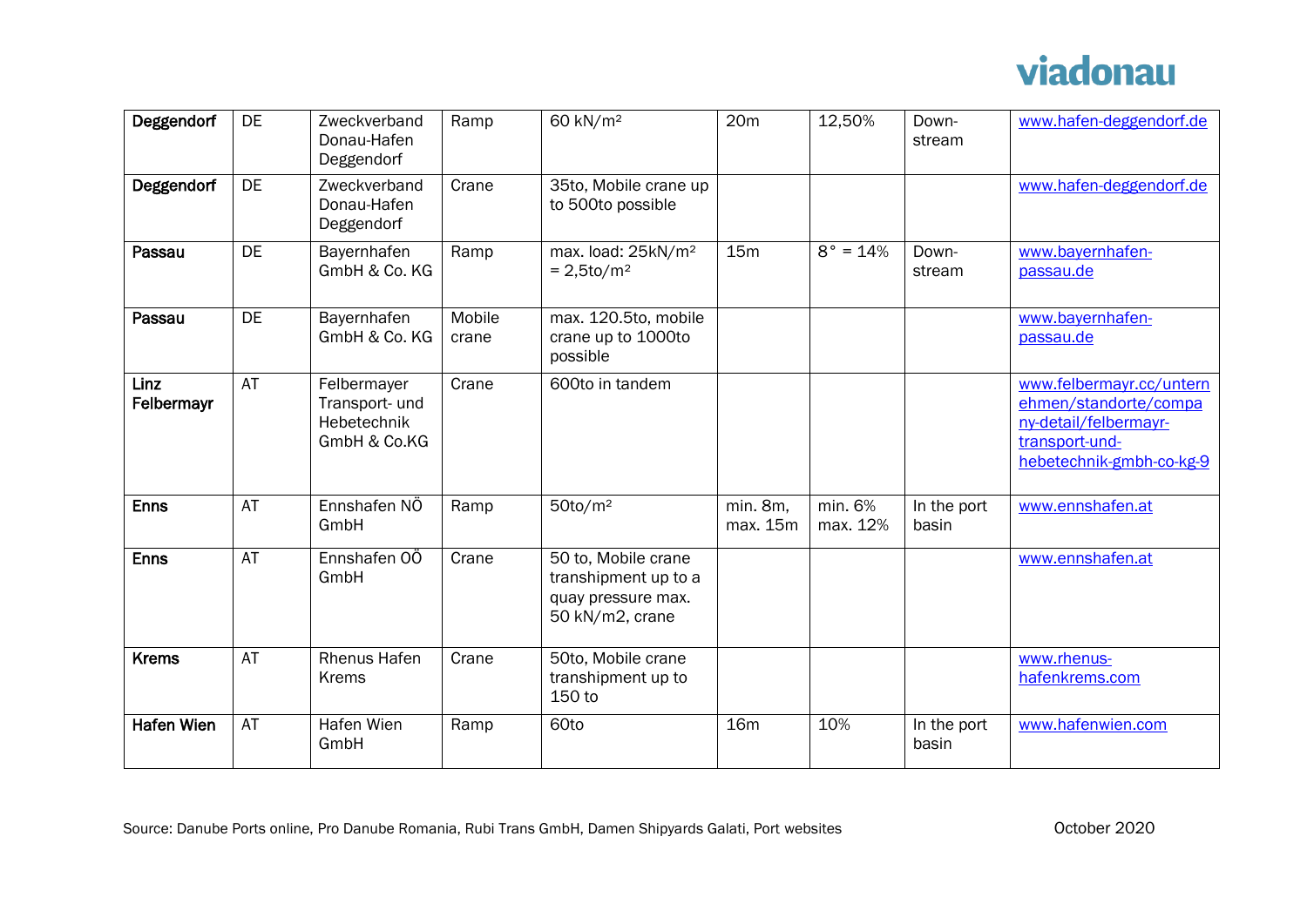

| Hafen Wien -<br>Freudenau                  | AT        | Hafen Wien<br>GmbH in<br>Kooperation<br>mit Prangl     | Crane           | 84to, additionally<br>mobile crane<br>transhipment<br>possible |                 |       |                                                | www.hafenwien.com                                                                                                        |
|--------------------------------------------|-----------|--------------------------------------------------------|-----------------|----------------------------------------------------------------|-----------------|-------|------------------------------------------------|--------------------------------------------------------------------------------------------------------------------------|
| Hafen Wien -<br>Albern                     | AT        | Hafen Wien<br>GmbH in<br>Kooperation<br>mit Felbermayr | Mobile<br>Crane | Mobile crane up to<br>400to                                    |                 |       |                                                | www.felbermayr.cc/untern<br>ehmen/standorte/compa<br>ny-detail/felbermayr-<br>transport-und-<br>hebetechnik-gmbh-co-kg-4 |
| <b>Bratislava</b>                          | <b>SK</b> | Slovak Shipping<br>and Ports JSC                       | Crane           | 560to in tandem                                                |                 |       |                                                | www.spap.sk                                                                                                              |
| <b>Bratislava</b>                          | <b>SK</b> | Slovak Shipping<br>and Ports JSC                       | Ramp            | 60to                                                           | 24m             | 12,5% | In the port<br>basin                           | www.spap.sk                                                                                                              |
| Győr-Gönyű                                 | HU        | Győr-Gõnyû<br>Kikötö Zrt.                              | Ramp            | 60to, concrete ramp<br>up to 200to                             | 25m             | 11%   | In the port<br>basin/<br>parallel              | www.portofgyor.hu                                                                                                        |
| Győr-Gönyű                                 | HU        | Győr-Gõnyû<br>Kikötö Zrt.                              | Crane           | 45to                                                           |                 |       |                                                | www.portofgyor.hu                                                                                                        |
| <b>Budapest</b><br><b>Szabadkiköt</b><br>Ö | HU        | MAHART-<br>Szabadkikötö<br>Zrt                         | Ramp            | $20$ to/m2 = 60to/Axis                                         | 26m             | 11%   | In the port<br>basin                           | www.mahartfreeport.hu                                                                                                    |
| Baja                                       | HU        | Baja Public Port<br>Ltd.                               | Ramp            | 60to                                                           | 11 <sub>m</sub> | 10%   | In a side<br>arm,<br>parallel to<br>the Danube | www.portofbaja.hu                                                                                                        |
| <b>Vukovar</b>                             | <b>HR</b> | Vukovar doo.                                           | Crane           | 63to                                                           |                 |       |                                                | www.luka-vukovar.hr                                                                                                      |
| <b>Belgrade</b>                            | <b>RS</b> | Luka Beograd<br><b>AD</b>                              | Crane           | 50to                                                           |                 |       |                                                | www.lukabeograd.com                                                                                                      |
| Smederevo                                  | <b>RS</b> | Tomi Trade doo                                         | Mobile<br>crane |                                                                |                 |       |                                                | www.tomitrade.co.rs                                                                                                      |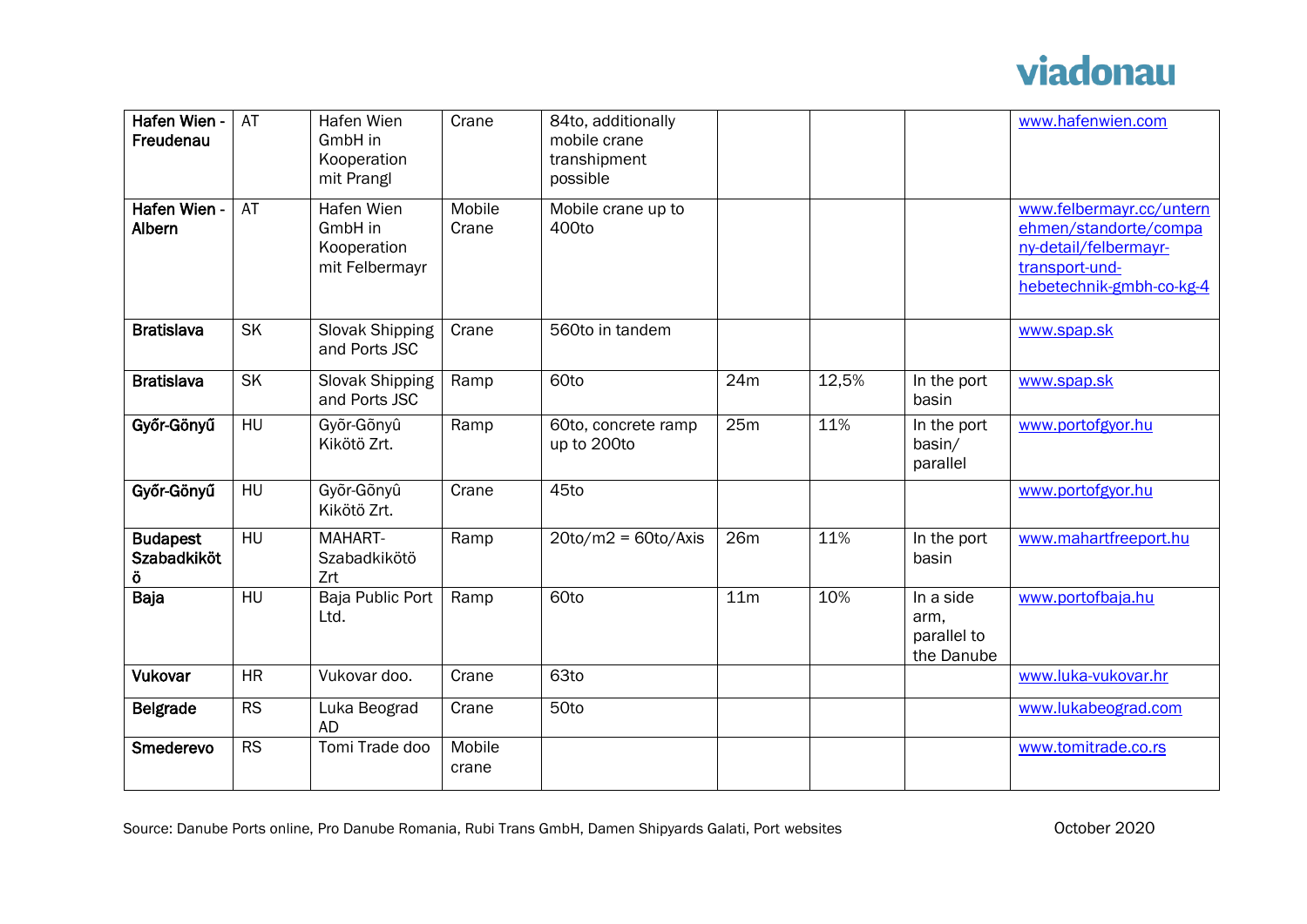

| Prahovo         | RS        | Elixir Prahovo<br>DO <sub>O</sub>                  | Crane | 40to                     |                                                    |                                                                 |                                      | https://www.danube-<br>logistics.info/danube-<br>ports/search/action/list/p<br>fc/ResultList/#detail:72; |
|-----------------|-----------|----------------------------------------------------|-------|--------------------------|----------------------------------------------------|-----------------------------------------------------------------|--------------------------------------|----------------------------------------------------------------------------------------------------------|
| Vidin           | <b>BG</b> | <b>Bulgarian River</b><br>Shipping J.S.Co.         | Ramp  | 300to                    | 50 <sub>m</sub>                                    | 12%                                                             |                                      | www.brp.bg                                                                                               |
| Nikopol         | <b>BG</b> | <b>Bulgarian River</b><br>Shipping J.S.C.,<br>Ruse | Ramp  | $100kN/m2 = 10$<br>to/m2 | 30 <sub>m</sub>                                    | 1:10<br>(lower<br>part:<br>90m);<br>1:12<br>(upper<br>part 24m) | Down-<br>stream                      | www.brp.bg                                                                                               |
| <b>Belene</b>   | <b>BG</b> | <b>NEK EAD</b>                                     | Crane | 480to in tandem          |                                                    |                                                                 |                                      | www.bgports.bg                                                                                           |
| <b>Ruse Ost</b> | <b>BG</b> | Port Complex<br>Ruse J.S.Co.                       | Ramp  | 100to                    | 32m                                                | 1:8 (lower<br>part:<br>$90m$ ;<br>$1:6$ (upper<br>part: 12m)    | Parallel                             | www.port-ruse-bg.com                                                                                     |
| <b>Ruse Ost</b> | <b>BG</b> | Port Complex<br>Ruse J.S.Co.                       | Crane | 60to                     |                                                    |                                                                 |                                      | www.port-ruse-bg.com                                                                                     |
| Calafat         | RO        | CN APDF SA -<br>Punct de Lucru<br>Calafat          | Ramp  | 10-12to/Axis             | 55m                                                | 30%                                                             | Across the<br>Danube                 | www.apdf.ro                                                                                              |
| <b>Bechet</b>   | <b>RO</b> | <b>SC SPET</b><br><b>SHIPPING SA</b>               | Ramp  | 10-12to/Axis             | 22.42 m<br>(shore-<br>side),<br>35 m<br>(landside) | 20%                                                             | Angle of 30-<br>40° to the<br>Danube | www.spet.ro                                                                                              |

Source: Danube Ports online, Pro Danube Romania, Rubi Trans GmbH, Damen Shipyards Galati, Port websites **October 2020**